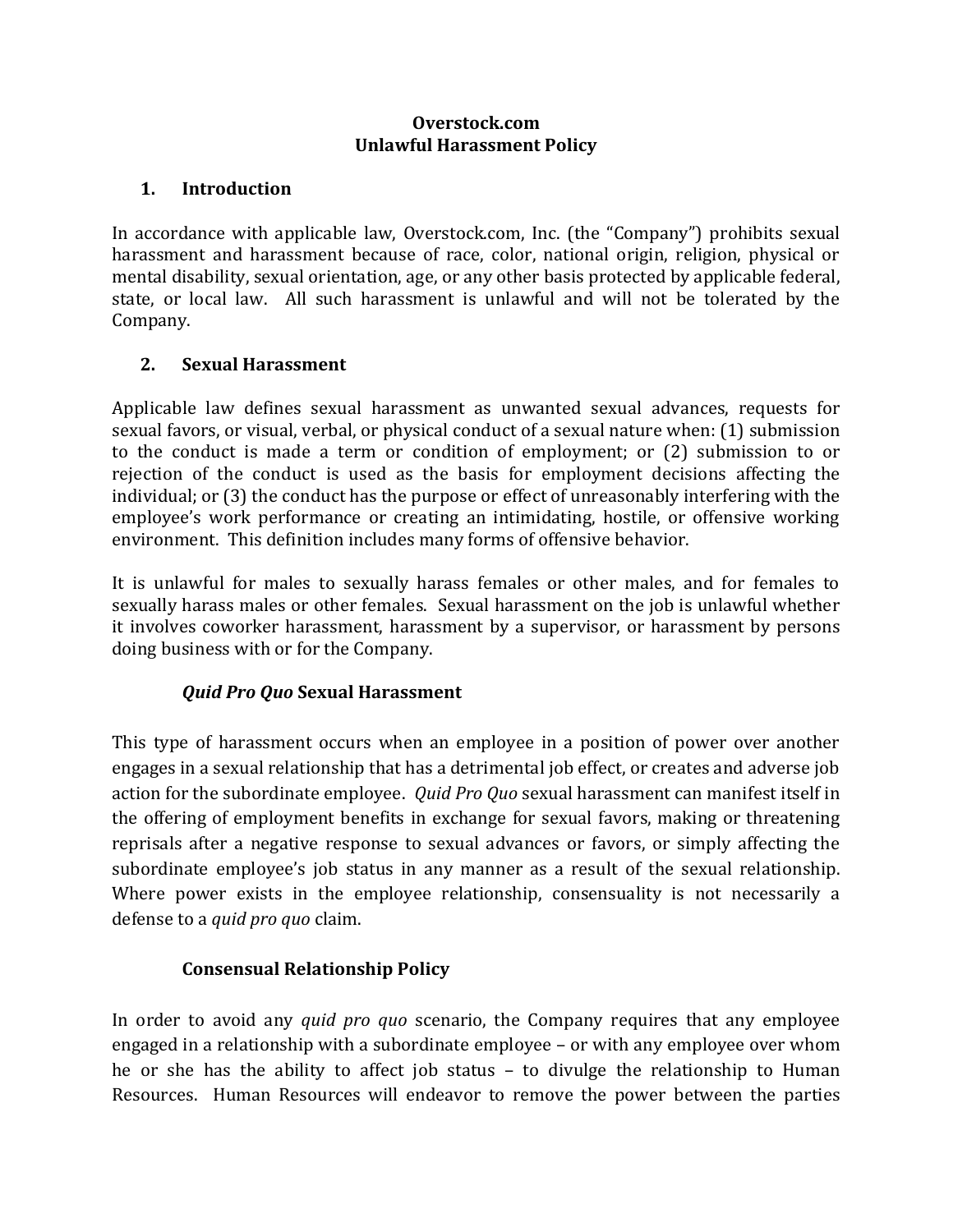without any negative consequence to the subordinate employee to prevent any *quid pro quo* scenario. Should Human Resources determine the power cannot be removed without negative impact, or should the employee in the power position fail to comply with this policy, he or she may be disciplined up to and including termination.

# **Hostile Work Environment Sexual Harassment**

Hostile work environment sexual harassment can occur between any employees, or other vendors, customers, third parties or visitors regardless of relationship. Any type of sexual conduct existing in the work environment can create a potential hostile work environment sexual harassment claim.

Regardless of relationship or circumstance, the following is analyzed to determine if an employee has been sexually harassed:

- **a.** Conduct in the work environment that is sexual in nature; and
- **b.** Sexual conduct that is deemed severe/ and or pervasive; and
- **c.** Sexual conduct that is unwelcome or unwanted.

### **3. Other Types of Harassment**

Prohibited harassment on the basis of race, color, national origin, religion, sexual orientation, physical or mental disability, age, or any other protected basis, includes behavior similar to sexual harassment.

# **4. Complaint Procedure**

The Company's complaint procedure provides for an immediate, thorough, and objective investigation of any claim of unlawful or prohibited harassment, appropriate disciplinary action against the individual found to have engaged in prohibited harassment, and appropriate remedies for any victim of harassment. A claim of harassment may exist even if the employee has not lost a job or some economic benefit.

If you believe you have been harassed on the job, or if you are aware of the harassment of others, you should provide a written or verbal complaint to your supervisor, another member of management, Human Resources, or through [https://overstock.alertline.com](https://overstock.alertline.com/) (our confidential reporting service). Your complaint should be as detailed as possible, including the names of individuals involved, the names of any witnesses, direct quotations when language is relevant, and any documentary evidence (e.g., notes, pictures, etc). Disclosure of the information contained in your complaint will be made on a need-to-know basis only.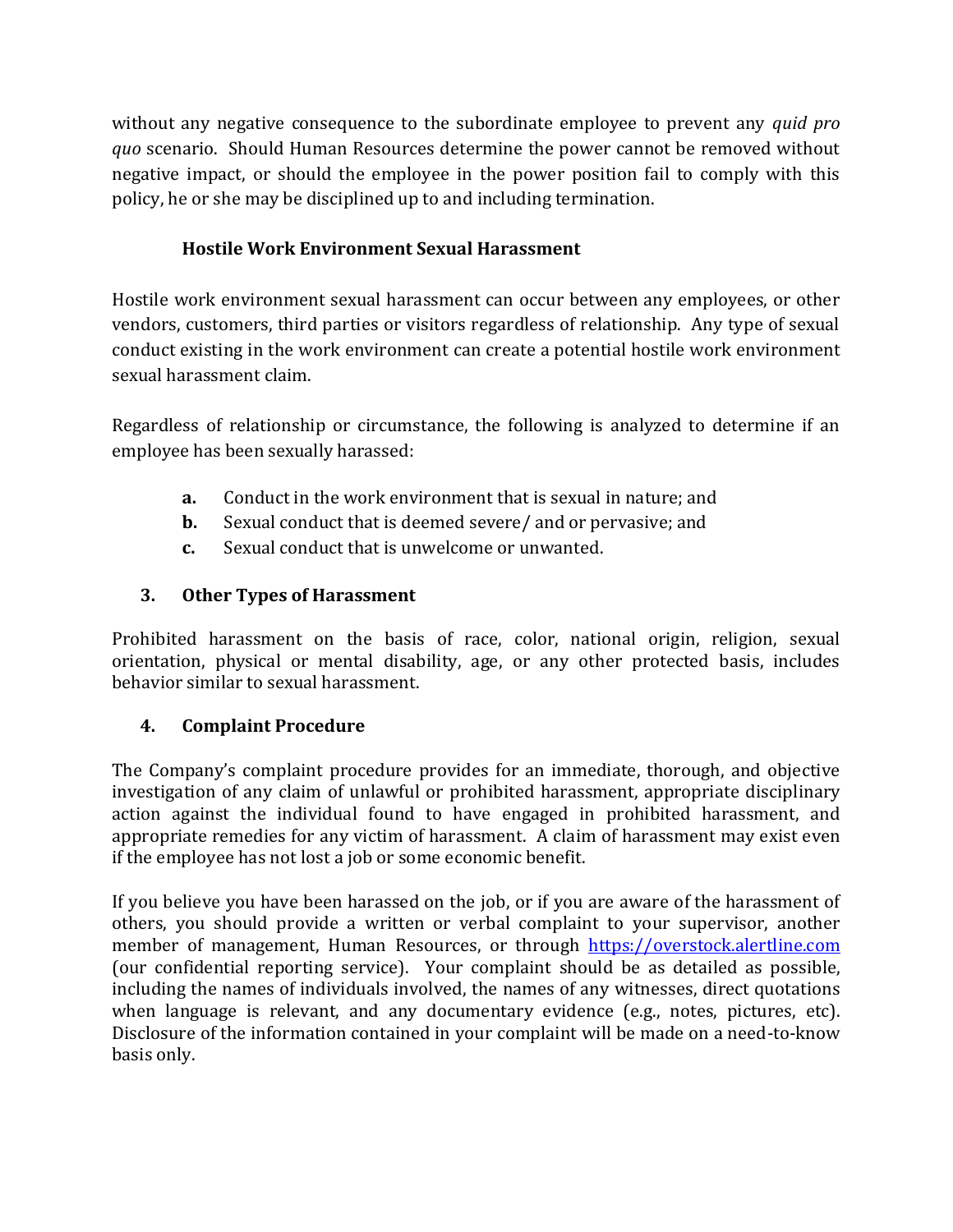Applicable law also prohibits retaliation against any employee by another employee or by the Company for using this complaint procedure or for filing, testifying, assisting, or participating in any manner in any investigation, proceeding, or hearing conducted by a governmental enforcement agency. Additionally, the Company will not knowingly permit any retaliation against any non-offending employee who complains of prohibited harassment or who participates in an investigation.

All incidents of prohibited harassment that are reported will be investigated. The Company will immediately undertake or direct an effective, thorough, and objective investigation of the harassment allegations. The investigation will be completed and a determination regarding the reported harassment will be made and communicated to the employee who complained and to the accused harasser(s).

If the Company determines that prohibited harassment has occurred, the Company will take effective remedial action commensurate with the circumstances. Appropriate action will also be taken to deter any future harassment. If a complaint of prohibited harassment is substantiated, appropriate disciplinary action, up to and including termination, will be taken. Whatever action is taken against the harasser will be communicated to the employee who complained.

# **5. Retaliation**

Retaliation for reporting harassment or participating in any investigation is strictly prohibited. All complaints of retaliation must be reported to any manager or Human Resources. All complaints will be promptly investigated and appropriate action taken.

# **6. Liability for Harassment**

Any employee of the Company, whether a coworker or supervisor, who is found to have engaged in prohibited harassment is subject to disciplinary action, up to and including discharge from employment. Any employee who engages in prohibited harassment, including any supervisor who knew about the harassment but took no action to stop it, may be held personally liable for monetary damages. The Company does not consider conduct in violation of this policy to be within the course and scope of employment or the direct consequence of the discharge of one's duties. Accordingly, to the extent permitted by law, the Company reserves the right not to provide a defense or pay damages assessed against employees for conduct in violation of this policy.

# **7. Responsibility**

Every employee is responsible for keeping the workplace free from all forms of harassment. Managers and supervisors must be especially sensitive to acts and conduct, which may be considered offensive conduct.

Supervisors must deal with allegations of harassment quickly by immediately reporting the allegations to any Department Manager. Supervisors may also participate in the